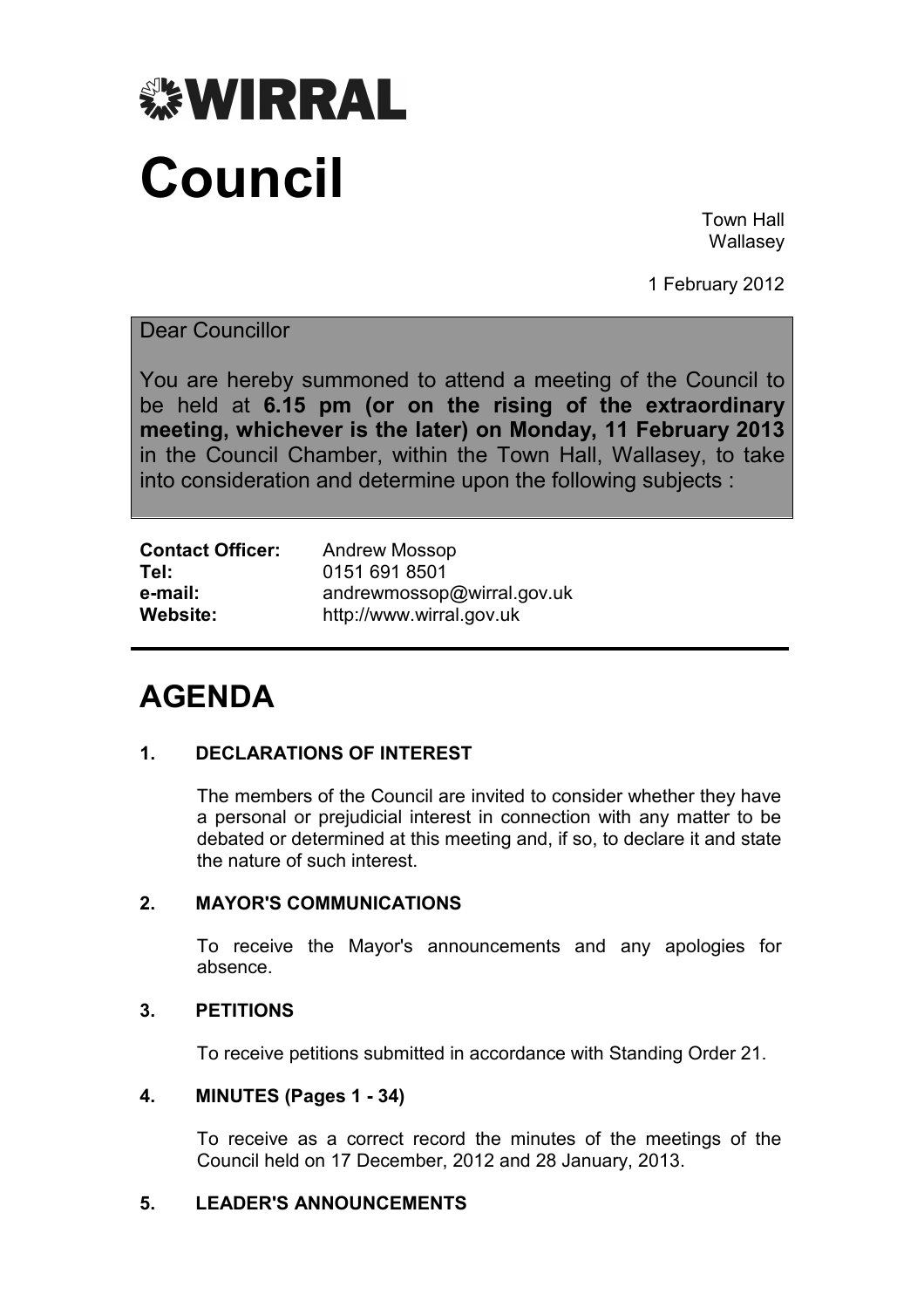## **6. MATTERS REQUIRING APPROVAL BY THE COUNCIL (Pages 35 - 54)**

 To consider matters referred to the Council for determination. The relevant minutes are attached; copies of related reports which aren't attached can be provided for Council members on request.

In accordance with Standing Order 7(1), these matters will be taken as approved except in respect of any to which objections or amendments are submitted in accordance with Standing Order 7(2).

## **A. Cabinet – 20 December 2012 (Page 35)**

Minute 156 Local Development Framework – Annual Monitoring Reports

## **B. Cabinet – 24 January 2013 (Pages 36 – 37)**

Minute 170 Neighbourhood Working (Report also attached) (Pages 39 – 50) (Any comments made by the Democracy Working Group at its meeting on 31 January will be included in the supplement)

Minute 171 Budget Council Procedure (Appendix to the report attached) (Pages 51 – 54)

Minute 172 Committee Calendar 2013/14

#### **C. Any matters referred to Council by Cabinet at its meeting on 7 February, 2013, including –**

\*Nomination of Mayor and Deputy Mayor for Municipal Year 2013/14

*\*Note – this minute requires approval by the Annual Meeting of the Council.*

#### **7. MATTERS FOR NOTING (Pages 55 - 60)**

 The following matters, determined by the Cabinet, are drawn to the Council's attention in accordance with the Constitution (copies of the related reports can be provided for Council members on request).

#### **A. Cabinet – 20 December, 2012**

Minute 146 Financial Monitoring – Revenue (Month 7)

Minute 147 Financial Monitoring – Capital (Month 7)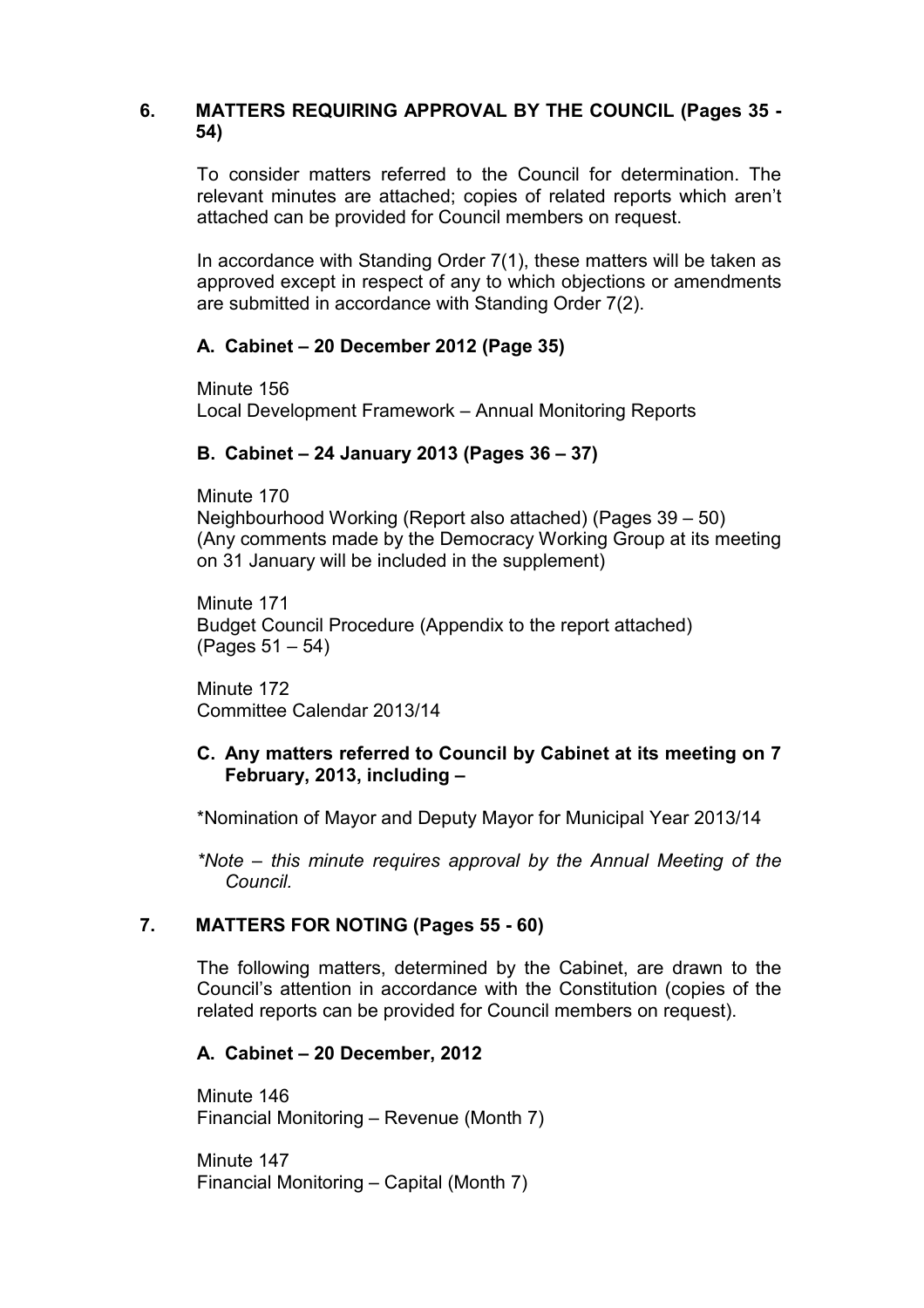# **B. Cabinet – 24 January, 2013**

Minute 163 Financial Monitoring – Revenue (Month 8)

Minute 164 Financial Monitoring – Capital (Month 8)

Minute 178 (Cabinet – 24/1/13) – Response to Consultation on the National Alcohol Strategy (Reason – waiving of call-in)

## **8. QUESTIONS**

 To deal with questions from councillors and from members of the public, in accordance with Standing Order 11.

#### **9. MATTERS REFERRED FROM OVERVIEW AND SCRUTINY COMMITTEES**

 To consider and determine any references from overview and scrutiny committees.

## **10. NOTICES OF MOTION (Pages 61 - 68)**

 Notice has been given, in accordance with Standing Order 8(1), of motions on the following subjects. They are listed in the order received, and the full text of each motion is attached.

- 1. Council Finances
- 2. 'Healthy Homes' And The Case For Selective Licensing Of The Private Rented Sector
- 3. Construction Industry Blacklists
- 4. Tax Avoidance and Public Sector Contracts
- 5. Universal Credit
- 6. Council Tax Referendum
- 7. Attack on Democracy in Wirral
- 8. Unfair Cuts in Local Government Funding
- 9. The Empty Rhetoric of Localism
- 10. Vascular Services Review
- 11 Cuts to Tax Credits
- 12. Payday Loans

#### **11. MATTERS FOR DEBATE**

 Pursuant to Standing Order 5(2)(n), and in accordance with Standing Order 5(4), to consider written comments, objections or amendments to minutes submitted under Standing Order 7(2), together with those motions, submitted under item 9 above, that the Council agrees to debate at this meeting and any minority reports submitted in accordance with Standing Order 35(4).